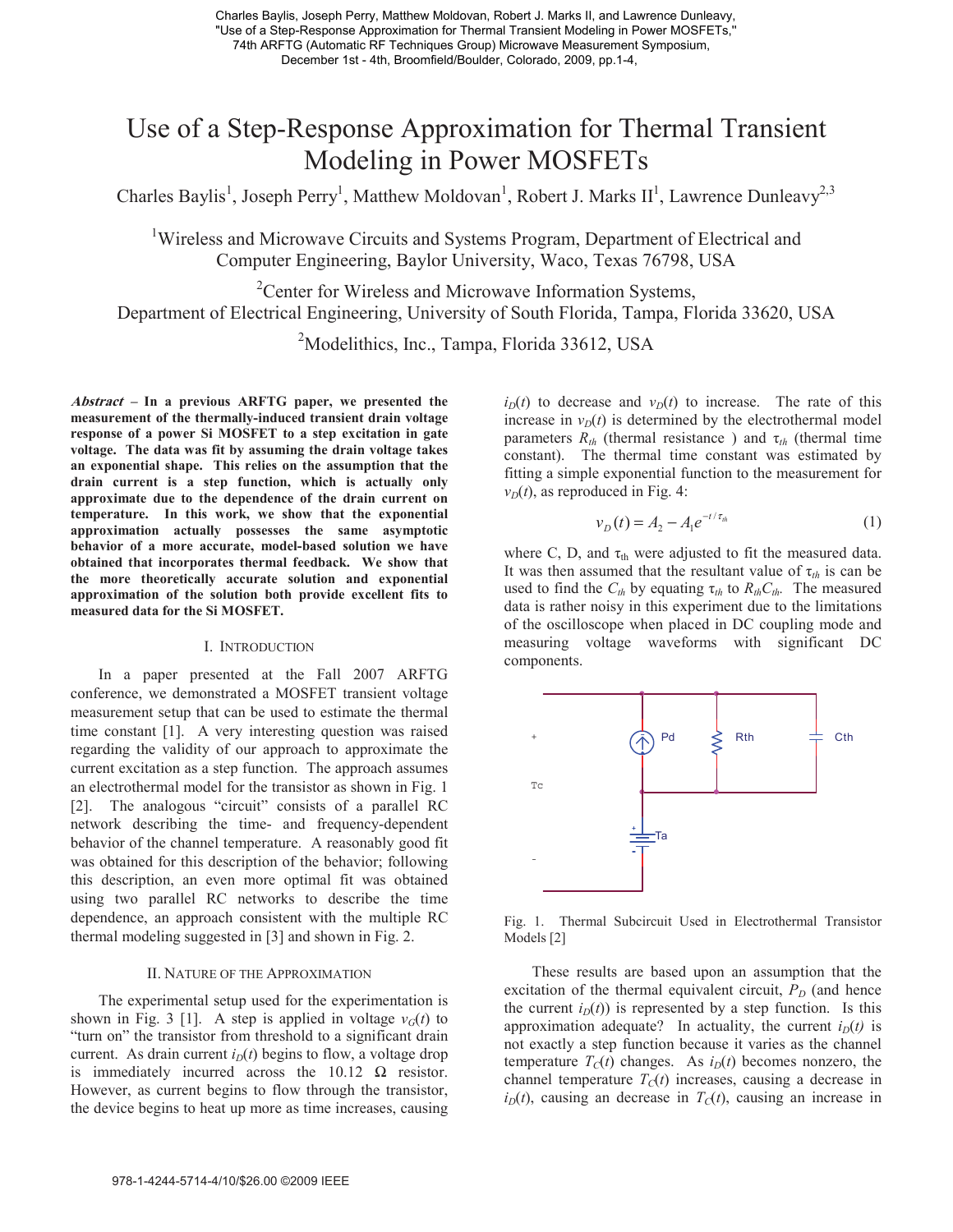$i_D(t)$ , and so forth. The assumption that the response of the temperature (and drain voltage) are based on a step in  $i<sub>D</sub>(t)$ is essential to assume exponential behavior. The fact that  $i_D(t)$  (and hence  $v_D(t)$ ) and  $T_C(t)$  are interdependent means that this is not exactly correct.



Fig. 2. Thermal Equivalent Circuit with Multiple RC Networks [3]



Fig. 3. Experimental Setup for Transient Measurement

We now compare the response of this circuit to behavior of the device based on a more accurate model to examine whether the exponential assumption can be used. This must be derived from the nodal differential equation taken from the single-RC thermal network of Figure 1:

$$
\frac{\Delta T(t)}{R_{th}} + C_{th} \frac{d\Delta T(t)}{dt} = V_{DD} i_D(t) - R_D i_D^{2}(t)
$$
\n(2)

The problem at hand is evident in the nonlinearity of this equation. The form of the time-domain function solving the differential equation for the drain voltage as a function of time is

$$
v_D(t) = V_{DD} - \alpha T_A R_D - \beta - \alpha R_D \frac{a(1 - e^{ct})}{1 - be^{ct}} ,
$$
 (3)

where  $\alpha$  and  $\beta$  are temperature coefficients of the drain current based on a current-temperature approximation consistent with results given in [4]-[7],  $T_A$  is the ambient temperature,  $R_D$  is the drain resistance, and  $a, b$ , and  $c$  are constants; also note that  $c < 0$ . Applying a simplification suggested by the assumption that the input is similar to a unit step (although for reasons explained earlier, it will not be exactly a unit step in most cases) give the form

$$
v_D(t) \approx V_{DD} - \alpha T_A R_D - \beta - \alpha a R_D (1 - e^{ct})
$$
 (4)



Fig. 4. Si MOSFET Drain Voltage Versus Time for Measured Results (Solid Line) and Exponential Fit (Dotted Line) Using  $V_{DD}$  $= 16$  V and V<sub>GS</sub> Stepped from 0.3 V to 7.2 V [1]

In comparing the actual solution of equation (3) and the approximation of equation (4), very interesting correspondence can be observed. The limit as *t --> 0* for both the approximation (3) and the actual equation (4) is

$$
v_D(0) = V_{DD} - \alpha T_A R_D - \beta , \qquad (5)
$$

and the limit as  $t \rightarrow \infty$  for both equations (because  $c < 0$ ) is

$$
v_D(t \to \infty) = V_{DD} - \alpha T_A R_D - \beta - \alpha a R_D. \tag{6}
$$

This states that, under most conditions, both the approximation and the actual function have the same initial value and asymptotically approach the same value in the steady state. This lends hope for the usefulness of the approximation.

## III. MEASUREMENT COMPARISON OF ACTUAL SOLUTION AND APPROXIMATION

A comparison can be performed between using the forms of the approximation and the more detailed differential equation solution for  $v_D(t)$  and their usefulness in fitting measured data from the Si power MOSFET. The approximation can be written as

$$
v_{Dapprox}(t) = A_2 - A_1 e^{-t/\tau_{th}}, \qquad (7)
$$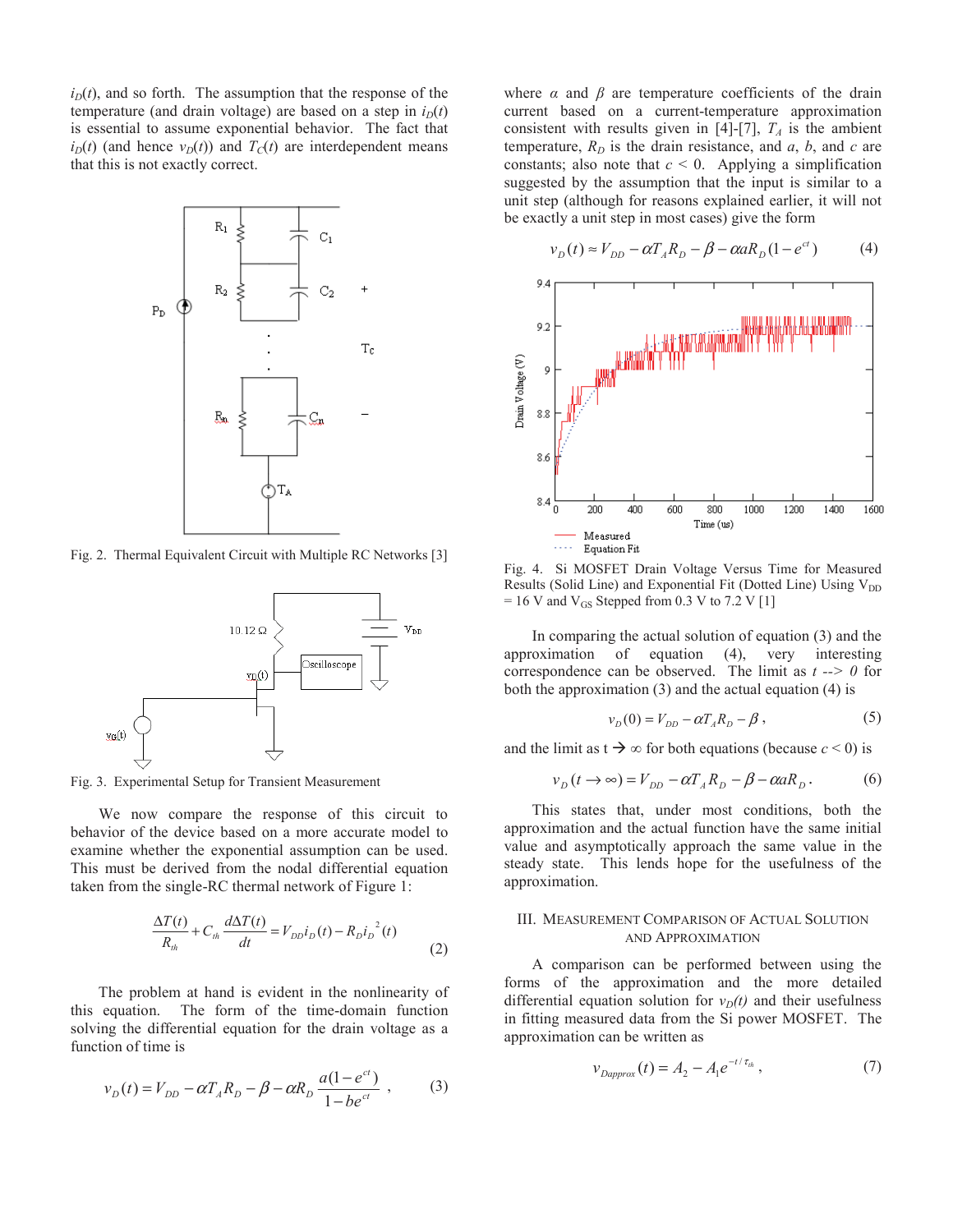where  $A_1$ ,  $A_2$ , and  $\tau_{\text{th}}$  are adjusted to fit the measurement data. The more detailed differential equation solution can be written as

$$
v_{Dexact}(t) = C_4 - \frac{C_1(1 - e^{C_2 t})}{1 - C_3 e^{C_2 t}}
$$
\n(8)

where  $C_1$ ,  $C_2$ ,  $C_3$ , and  $C_4$  are adjusted to fit the measurement data.

A comparison between the measured data, approximation equation fit, and the fit of the differential equation solution is was performed. A least squares error fit was performed to the measurement data by varying *A1* and  $A_2$  in equation (7) (the single-exponential approximation) and by varying  $C_1$ ,  $C_2$ ,  $C_3$ , and  $C_4$  in equation (8) (the more detailed model). Fig. 5 shows a comparison between these fits of  $v_{Daporox}$ (t) and  $v_{Dexact}$ (t) to the measured data. For each fit, the mean-square error (MSE) can be used as a measure of the fit quality. While the more detailed model ( $MSE =$ 0.00214) fits the data more exactly than the singleexponential (MSE =  $0.00242$ ) derived from the stepresponse approximation, the step-response approximation MSE is not much larger than the detailed model. Qualitatively it can be noted from Fig. 5 that while the more detailed model shows a better correspondence for low values of time, the step approximation seems to be reasonably accurate in predicting the transient behavior of the device. When the step response approximation is used with an electrothermal circuit containing two RC networks in parallel, the results for the approximation improve even further and more accurately portray the fit of the exact equation, as shown in Fig. 6. For the double-exponential approximation, the MSE (MSE  $= 0.00200$ ) was even lower than for the more detailed model (MSE =  $0.00214$ ); however, this is sensible, as the detailed model is based on an electrothermal model containing a single RC network, while the approximation assumes two RC networks.

## IV. CONCLUSIONS

The question of whether it is permissible to assume that the voltage transient measurement of Fig. 3 can be assumed to be a step response (and hence exponential in nature) arising from discussions related to our paper at the Fall 2007 ARFTG Conference has prompted efforts to validate this approximation. The results we have presented in this paper suggest that the approximation of the drain voltage as an exponential step response appears to, with a high level of accuracy, fit both measurement data and an equation derived representing more exact representation of the time dependence. The equation forms of the approximation and more detailed model demonstrate the same initial behavior and asymptotically approach the same final value. Fitting the approximation and more exact model equations to measured data has demonstrated that, while the meansquare error is larger for the single-exponential approximation than for the more exact model, the difference in MSE is reasonably small. It appears that the

approximation can be used to represent the actual device behavior in the transient measurement with reasonable success.



Fig. 5. Comparison of Si MOSFET Measured Data ( $V_{DD}$  = 16 V and  $V_{GS}$  Stepped from 0.3 V to 7.2 V) with the Step Approximation for a Single-RC Thermal Circuit and Exact Equation Modeling for a Single-RC Circuit of the Thermally-Induced Voltage Transient (Note that the numbers on the horizontal axis are in hundreds of milliseconds.)



Fig. 6. Comparison of Si MOSFET Measured Data ( $V_{DD}$  = 16 V and  $V_{GS}$  Stepped from 0.3 V to 7.2 V) with the Step Approximation for a Double-RC Thermal Circuit and Exact Equation Modeling for a Single-RC Circuit of the Thermally-Induced Voltage Transient (Note that the numbers on the horizontal axis are in hundreds of milliseconds.)